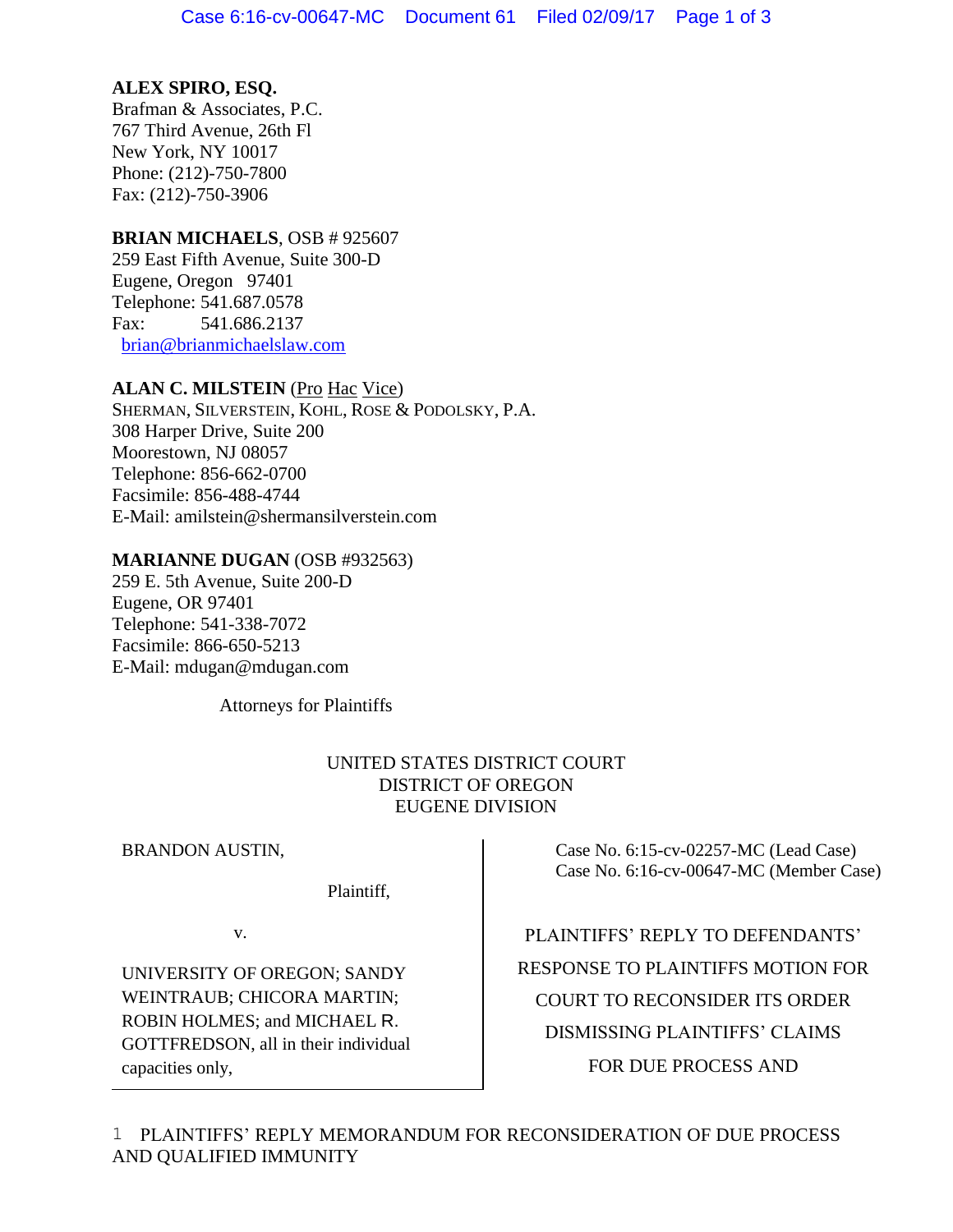Defendants. DOMINIC ARTIS and DAMYEAN DOTSON, Plaintiffs, v. UNIVERSITY OF OREGON; SANDY WEINTRAUB; CHICORA MARTIN; ROBIN HOLMES; and MICHAEL R. GOTTFREDSON, all in their individual capacities only,

Defendants.

QUALIFIED IMMUNITY

(Oral Argument Requested)

Plaintiffs appear by way of this Reply Memorandum to quickly address these salient and succinct points:

- 1. The inclusion of Plaintiffs' scholarship agreements/contracts in their Motion To Reconsider dispels the notion prompted by Defendants there is not new relevant materials worthy of reconsideration, by simultaneously dispelling the notion there was no benefit or pay or four-year contract for pay supplied by the scholarships similar to the of the medical residency analyzed in Stretten v. Wadsworth Veterans Hosp., 538 F.2d 361 (9th Cir. 1976)
- 2. Defendants' Response to Plaintiffs' Motion did not question the accuracy or authenticity of the scholarships, thereby accepting them as validly pled at this stage.
- 3. Defendants did not present for this court's review a copy of the contract for Residency analyzed in Stretten, Supra., or any contract for residency at the University to establish for this court an applicable contrast to Plaintiffs' scholarships as property interest.
- 4. At this stage of the proceedings, given the absence of any evidence to the contrary, we must accept as valid Plaintiffs' assertion that their scholarships